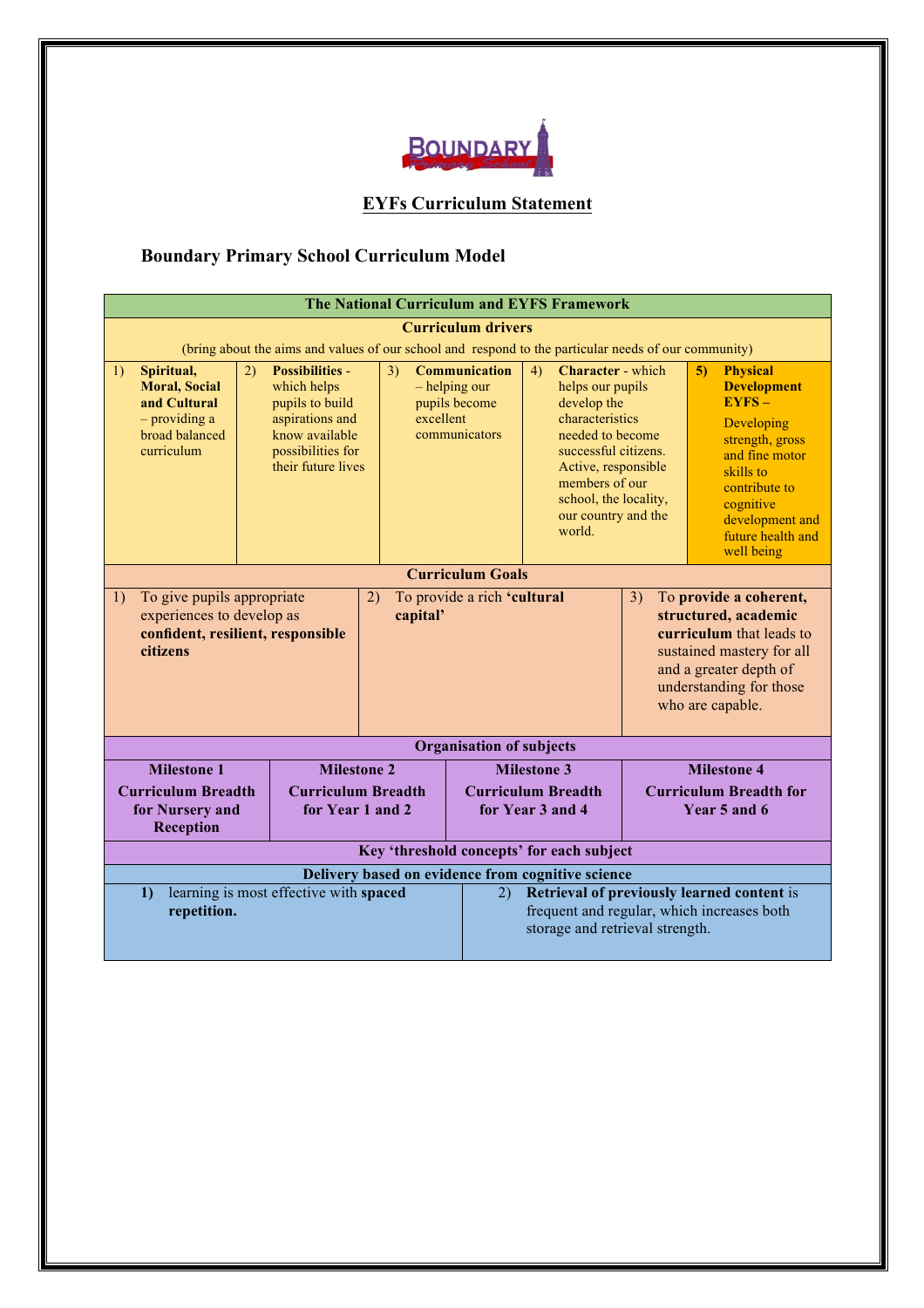# **The EYFS Structure**

At Boundary Primary School our EYFS unit consists of a Nursery and 2 Reception Classes (see diagram below).



# **Boundary Primary School EYFS Curriculum design statement: intent, implementation, impact.**

# **Intent**

At Boundary Primary School our school curriculum has been designed based on our four main school curriculum drivers plus one EYFS specific driver;

- 1) Spiritual, Moral, Social and Cultural development- providing a broad and balanced curriculum
- 2) Possibilities- which helps pupils to build aspirations and know available possibilities for their future lives
- 3) Communication- help children become excellent communicators
- 4) Character- which helps our pupils develop the characteristics needed to become successful citizens. Active, responsible members of our school, the locality, our country and the world.
- 5) Physical development (EYFS specific)- developing strength, gross and fine motor skills to contribute to cognitive development and future health and well being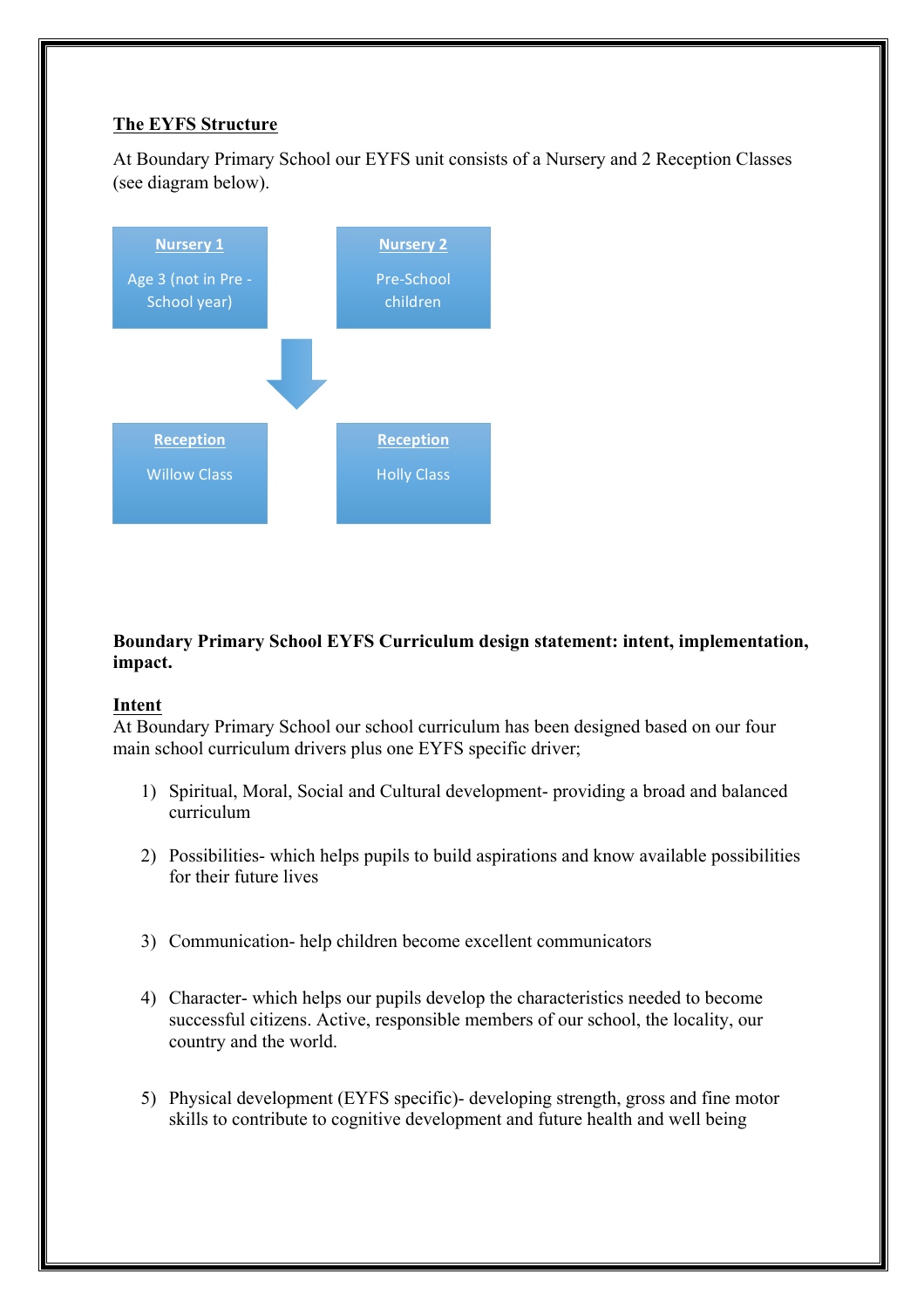These curriculum drivers have been chosen based on the aims and values of our school and in response to our school context and community.

#### **Boundary School Context**

Boundary Primary School is a 2 form entry school with a Nursery. It has approximately 400 pupils on roll. There is a high turnover of pupils throughout each year (NRA & Leavers). Our school is situated on the Grange Park estate in Blackpool, a place of high deprivation and social issues including high unemployment, drug and alcohol abuse. The school has a high proportion of disadvantaged pupils. 75% of our pupils receive Pupil Premium Funding. The latest multiple deprivation report indicates that 85.2% of our pupils live in the bottom 10% most deprived areas nationally. The BBC recently reported that Grange Park was in the 1% most deprived nationally. https://www.bbc.co.uk/news/av/uk-england-lancashire-51586168/blackpool-teachers-helping-to-tackle-poverty.

On entry to Reception children are assessed against both the prime and specific areas. Communication and Language is an area which shows a huge cause for concern. On average (taken from the last 3 years) 82% of children enter Reception below age related expectations. Therefore the need for a sharp focus on communication and language is vital to ensure children are able to become successful learners. Many children who start Nursery and Reception also have very poor physical development. Evidence states that poor physical development in young children impacts on readiness for school, behaviour, social development and academic achievement. Therefore ensuring children develop core strength, gross motor and fine motor skills is entwined into our curriculum, both indoors and outdoors.

At Boundary our EYFS team strongly believe that the beginning of our children's educational journey and igniting a love for learning is imperative in ensuring all children develop to the best of their ability. We believe that the Early Years Foundation Stage is crucial in securing solid foundations that the children are going to continually build on as they move through school. It is our intent that all children who enter our EYFS unit develop physically, verbally, cognitively and emotionally whilst embedding a positive attitude towards school and learning. We place a strong emphasis on the spiritual, moral, social and cultural development of all our children ensuring they become well-rounded citizens that achieve high academics. We value the importance of providing the children with a range of valuable experiences, which in turn will allow them to express themselves effectively in the wider world. We believe that all children deserve to be valued as an individual and we are passionate in ensuring all children achieve their full, unique potential.

### **Implementation**

As an Early Years Unit we follow the EYFS Framework, which has 7 main areas of learning.

| The Prime areas of learning          |                    |                             |                                                      |                                      |  |  |  |
|--------------------------------------|--------------------|-----------------------------|------------------------------------------------------|--------------------------------------|--|--|--|
| <b>Communication and</b><br>Language |                    | <b>Physical Development</b> | Personal, Social and<br><b>Emotional Development</b> |                                      |  |  |  |
| Specific areas of learning           |                    |                             |                                                      |                                      |  |  |  |
|                                      | <b>Mathematics</b> | Understanding the<br>world  |                                                      | <b>Expressive arts</b><br>and design |  |  |  |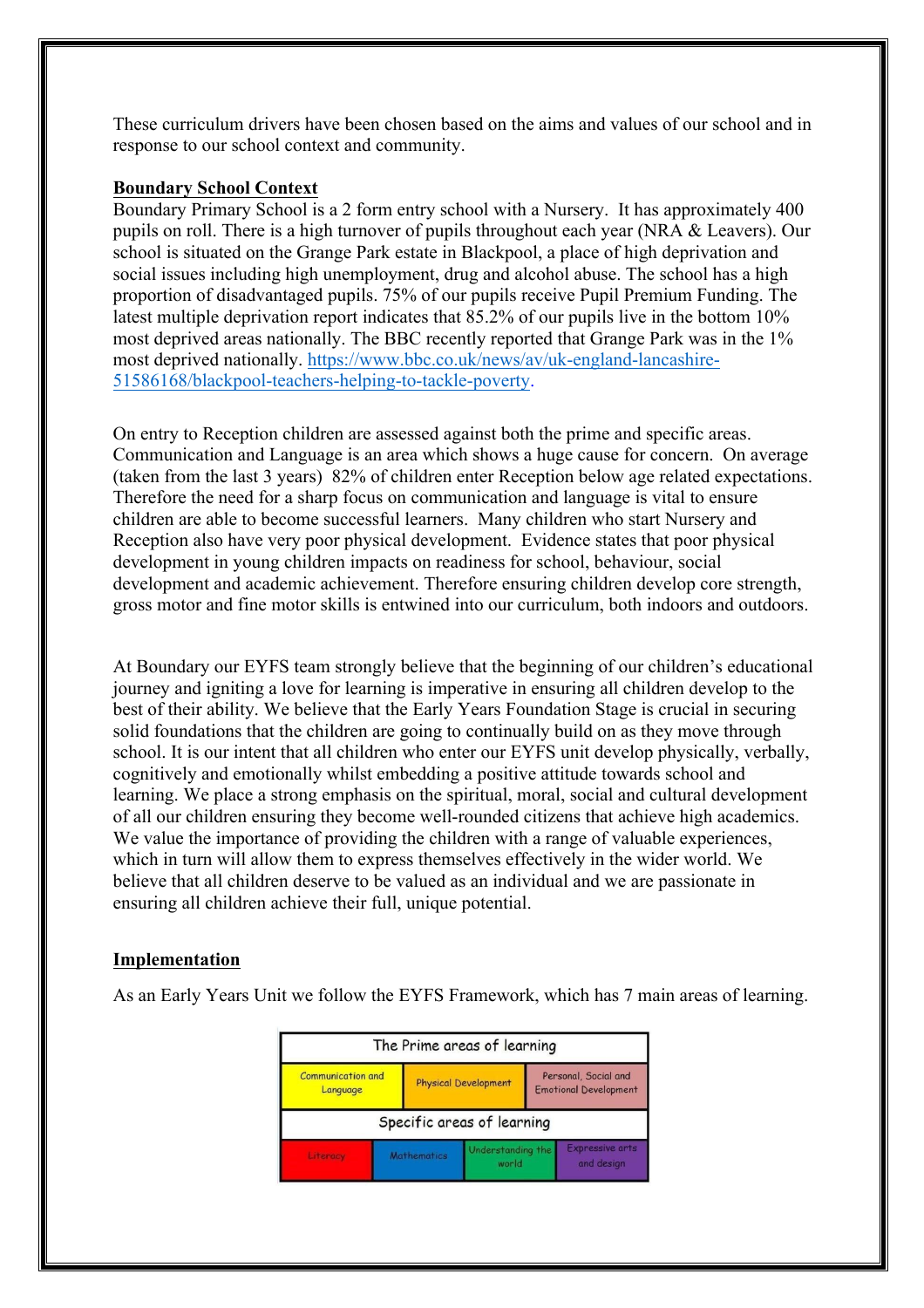Throughout all of these areas of learning and at the heart of the EYFS Curriculum are the 'Characteristics of Effective Learning'. At Boundary we strive to develop these characteristics of 'Playing and Exploring', 'Active Learning' and 'Thinking Critically' in order to give the children the skills to become excellent communicators and independent learners.

At Boundary we use the Chris Quigley Curriculum Companion to deliver the EYFS framework.

In order for children to meet the Early Learning Goals in each curriculum area, the curriculum has been broken down into threshold concepts. These threshold concepts are taught from Nursery 1 through to Reception.

|          | Subject                        | <b>Threshold Concepts</b>               |
|----------|--------------------------------|-----------------------------------------|
| Prime    | Communication and Language     | Communication conveys meaning           |
| areas    |                                | (listening, talking, joining in)        |
|          | <b>Physical Development</b>    | Strength is fundamental for movement    |
|          |                                | Gross motor skills are fundamental for  |
|          |                                | movement                                |
|          |                                | Fine motor skills refine movements      |
|          | Personal, social and emotional | Becoming me                             |
|          | development                    | Becoming a friend                       |
|          |                                | Becoming a citizen                      |
| Specific | Literacy                       | Reading is a gateway to learning        |
| areas    |                                | Writing is fundamental for learning and |
|          |                                | communication                           |
|          | Mathematics                    | Counting, Number sense, Patterns,       |
|          |                                | Number operations, Fingergnosis, Sets,  |
|          |                                | Measurement, Shapes, Spatial            |
|          |                                | relationships, Data                     |
|          | Understanding the World        | History, Geography, Ecology, Design     |
|          |                                | and technology, Science                 |
|          | Expressive arts and design     | Cultural awareness helps us to become   |
|          |                                | confident and express our ideas         |

Within each threshold concept 'Big Ideas' are developed. The 'Big ideas' are the key things that children need to know or be able to do in order to meet the Threshold Concepts and therefore, the Early Learning Goals. With the 'Big ideas' in mind, a range of different topics and activities are implemented in order to achieve a good level of development but also, ignite a love for learning and encourage children to ask questions and become critical thinkers.

In order to track children's progression through each area of learning we have progression milestones in place. The progression milestones mark the journey from the start of Nursery to the end of Reception. The prime areas are split up in progression milestone from Nursery to the end of Reception. Children in Nursery 1 (pupils who are not pre-school age) are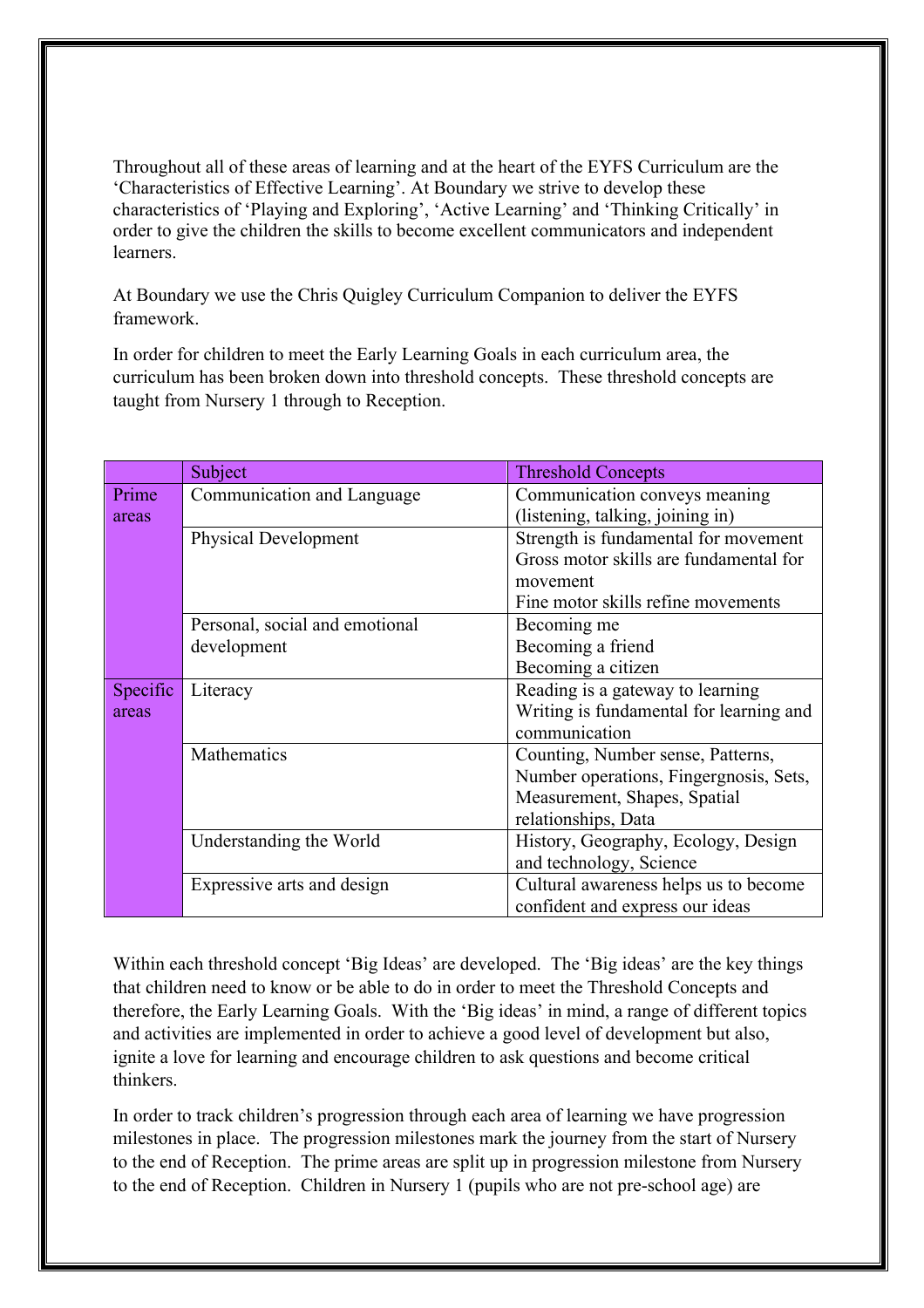expected to focus on achieving the milestones within the prime areas before developing the skills within the specific areas. Developing children communication and language skills, physical skills and emotional needs first will ensure they are ready to learn and achieve within the wider curriculum. Progression Milestones for the Specific Areas are split up from Nursery 2 (pre-school) to the end of Reception.



### **Provision**

As an Early Years unit we understand the importance of providing regular and purposeful learning experiences, which enable children to revisit previous learning experiences and apply their knowledge in a variety of different contexts both indoors and outdoors. The teaching of the curriculum is designed to be practical and playful with support and challenge from adults in class teaching sessions, small groups and individuals. Throughout the school day there is a combination of teacher taught sessions as well as a wealth of stimulating continuous provision across all areas of learning. The continuous provision is designed to provide children with repeated opportunities to apply new skills in a range of contexts linked to their interests. For example, if a child has a particular love for learning outdoors we provide stimulating and purposeful learning activities linked to all prime and specific areas outdoors.

Within the Early Years all of the crucial skills, knowledge and vocabulary that we teach, are presented to the children throughout the year which encompasses a range of topics, which a designed with the children's interests in mind. Therefore a vital part of our curriculum design is the transition period before the children enter out classrooms. We get to know the children through stay and play sessions prior to them joining our unit, find out their interests and have focussed discusses with their previous setting and parents and carers. This ensures our curriculum is personal to each cohort of children

In order for our curriculum to be delivered effectively our classroom environments, both indoors and outdoors, are adapted regularly to meet the different and developing needs of all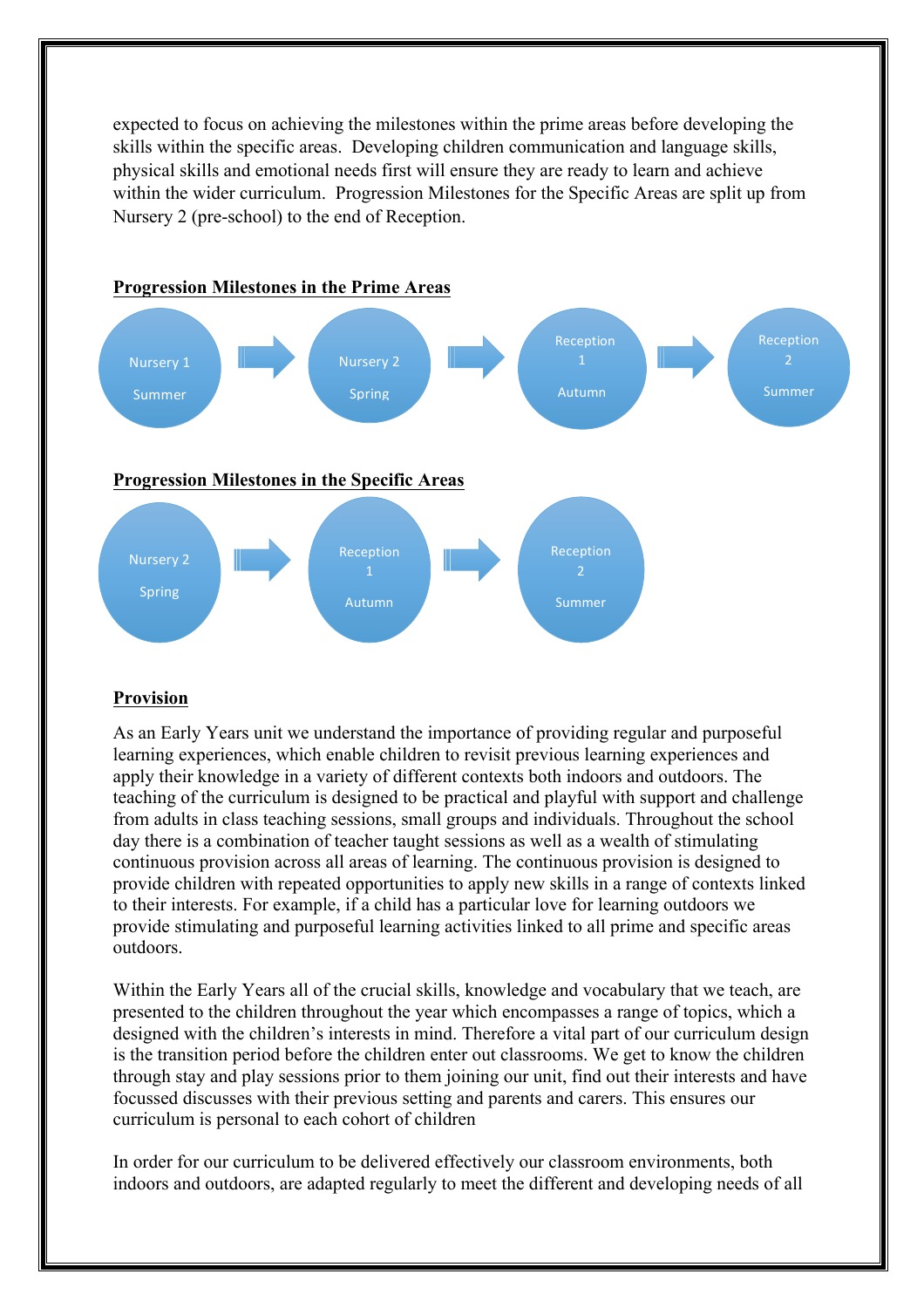children. Our learning environments are developed to promote independence within our children and allow them to access the curriculum confidently with the necessary level of support and challenge.

Our environments are language rich providing a range of opportunities for talk, collaborative learning and repetition. All of which are crucial to our children at Boundary. Alongside this is the breadth of reading material and text selection. The following text types are considered when reading with children.

- Non-linear sequences
- Archaic language
- Narratively complex
- Symbolic text
- Resistant text
- Reflecting reality Ethnicity, LGBTQ+, Gender

# **Educational visits, visitors and experiences**

Within the Early Years a range of different educational visits, visitors and experiences are mapped out over the year to ensure children have a rich cultural capital.

| Autumn 1            | Autumn 2      | Spring 1        | Spring 2      | Summer 1      | Summer 2       |
|---------------------|---------------|-----------------|---------------|---------------|----------------|
| Church              | Police Visit  | School Crossing | Blackpool Zoo | Woodland Walk | Duckling Eggs  |
| Visit/Local         | (N/R)         | Patrol Visit    | (R)           | (R)           | (R)            |
| Area Walk $(R)$     | Woodland Walk | (N/R)           | Nurse Visit   | Mobile Farm   | Beach Trip (R) |
| <b>SMJ</b> Falconry | (R)           | Fire Service    | (N/R)         | (N/R)         | Ice-Cream Van  |
| Visit $(N/R)$       |               | Visitor $(N/R)$ | Forest School |               | Visit $(N/R)$  |
|                     |               | Woodland Walk   | (N/R)         |               |                |
|                     |               | (R)             |               |               |                |
|                     |               |                 |               |               |                |

Other experiences include whole school enrichment days and classroom activities including baking, outdoor play and exciting topics.

### **Discrete Elements of Provision**

In addition to our medium term planning we also have a range of discrete programmes in place to help the development of key areas of learning

# **Squiggle whilst You Wiggle**

Squiggle Whilst You Wriggle is an Early Writing program, which is used in Nursery (some cases Reception) to develop children physical skills and prepare them for writing. Squiggle Whilst You Wiggle incorporates dance, music and large movements to help children develop the fine muscle control they need for writing. They will learn a new gross motor movement to a piece of music while holding 'flappers' (bits of fabric) while dancing along to the music. The children then transfer these movements to floor level and swap their flappers for writing tools (crayons/pens etc) to make marks, this could be in foam, on paper or in sand. They will then use this action to think of letters they can form that use this shape. These sessions are great fun but most importantly help the child to be confident mark makers.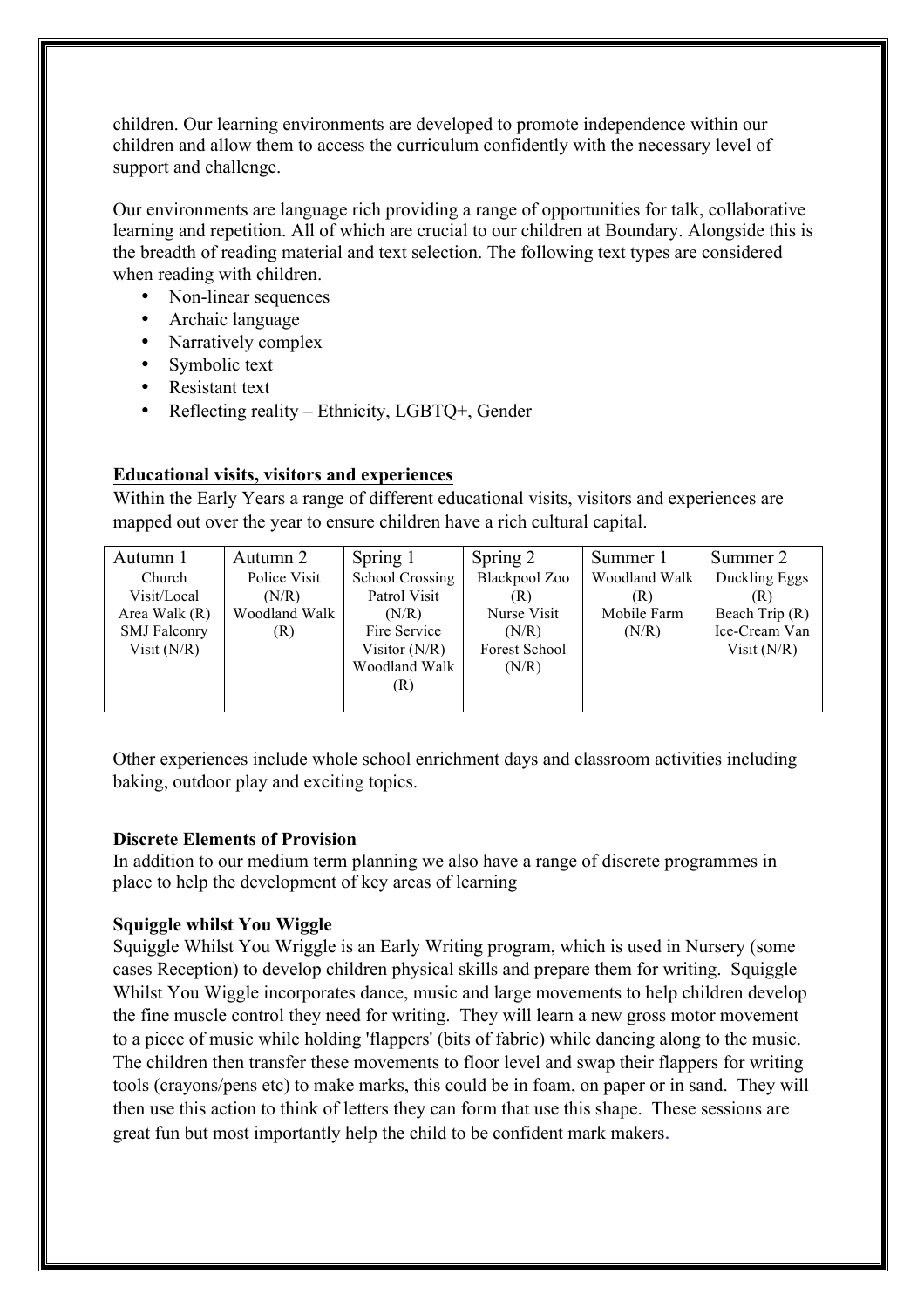### **Little Wandle Letters and Sounds Revised**

Little Wandle Letters and Sounds Revised is the systematic synthetic phonics programme (SSP) we use at Boundary Primary School to deliver daily phonics sessions from Nursery to Year 1. It provides a complete teaching programme meeting all the expectations of the National Curriculum preparing our children to become confident and fluent readers.

## **Foundation for Phonics**

Foundation for Phonics is taught in Nursery and sets out the provision that should be in place to ensure children are well prepared to begin grapheme–phoneme correspondence and blending at the start of Reception. The provision should include a balance of child-led and adult-led experiences for all children that meet the curriculum expectations for 'Communication and Language and Literacy'. These include:

- sharing high-quality stories and poems with children
- learning a range of nursery rhymes and action rhymes
- activities that develop focused listening and attention, including oral blending
- attention to high-quality language with children

## **Daily Phonics Session (Reception/Year1)**

Phonics is taught daily in both Reception and Year 1. In Reception, we build from 10-minute lessons, with additional daily oral blending games, to the full-length lesson as quickly as possible. Each Friday, we review the week's teaching, to help children become fluent readers. Children make a strong start in Reception: teaching of Phonics begins in Week 3 of the Autumn term. As a school we follow the Little Wandle Letters and Sounds Revised expectations of progress. Children in Reception are taught to read and spell words using Phase 2 and 3 GPCs, and words with adjacent consonants (Phase 4) with fluency and accuracy. Children in Year 1 review Phase 3 and 4 and are taught to read and spell words using Phase 5 GPCs with fluency and accuracy. Children are assessed at the end of every half term and their progress in tracked using the Little Wandle Letters and Sounds Revised assessment tracker. Children who need additional practice in specific areas follow our Phonics Keep Up sessions which are delivered by fully trained reading teachers. These sessions match the same structure as class sessions using the same procedures and resources. Each session has a specific focus and is taught in small groups or some cases individually providing lots of repetition to ensure that every child's learning is secure.

### **Mastering Number Program NCETM**

In Reception children participate in the Mastering Number Program developed by the NCETM. This program is delivered to the children four times a week by the class teacher. It aims to secure firm foundations in the development of good number sense for all children in Reception. The aim over time is that children will leave KS1 with fluency in calculation and a confidence and flexibility with number. The session are based around 3 key principles for developing good number sense in the Early Years. These include;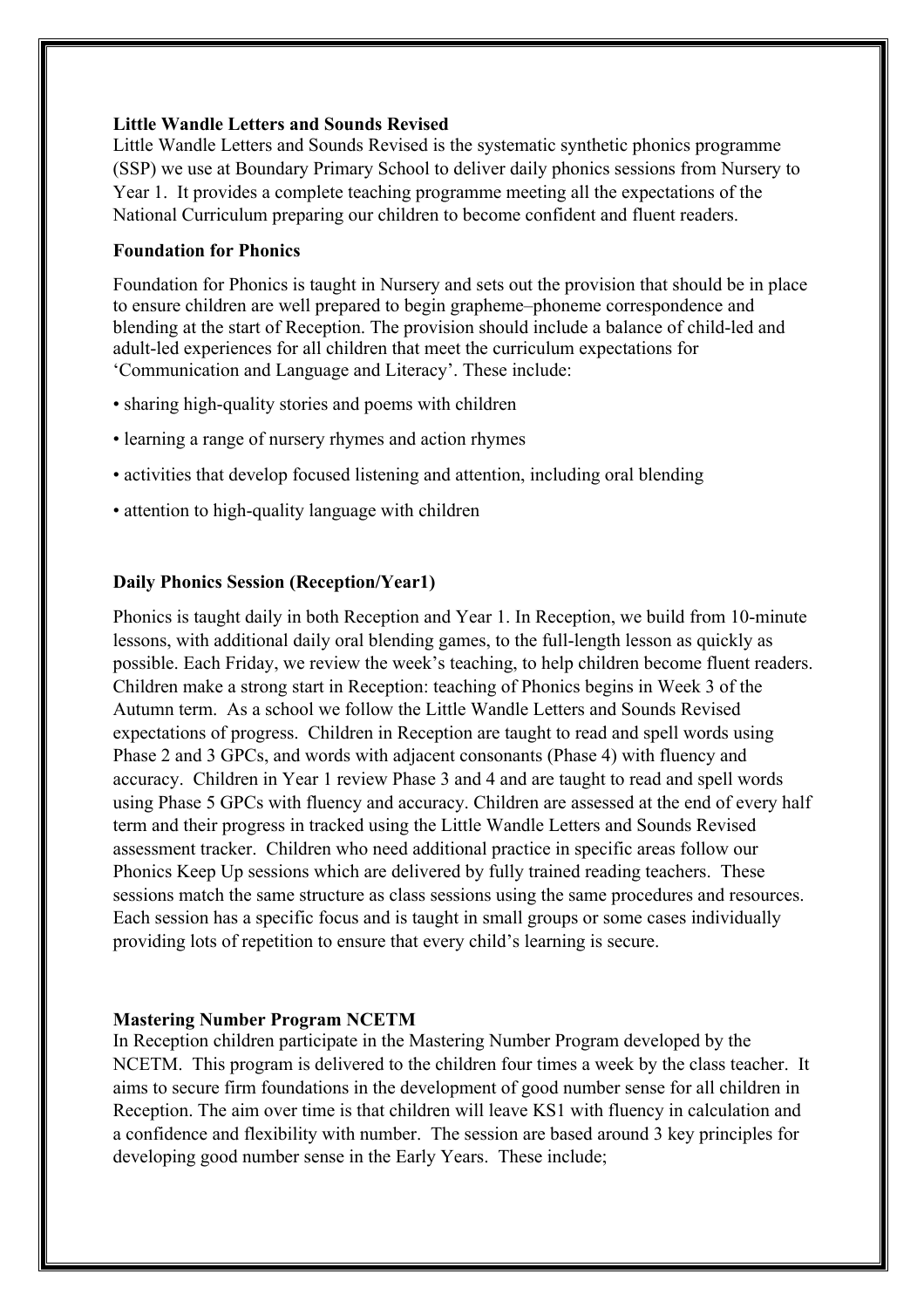- 1) Subitising
- 2) Counting, cardinality and ordinality
- 3) Composition of number

The sessions are delivered to the children using songs, games, practical activities using manipulative and discussions. These sessions are then followed up with adult led activities in small groups, aswell as enhancements within the classroom continuous provision.

#### **Speech Bubble**

At Boundary Primary school we employ a private speech and language therapist one day a week to support the children with specific speech and language difficulties. The speech and language therapist work in partnership with class teachers, support assistants, school SENCo and Educational Physiologists to provide children with individual speech and language programmes. Initially the teacher makes a referral to Speech Bubble if they have concerns about a child's individual speech and language developments. The speech and language therapist will then assess each child and provide a written report, which include specific speech targets and a set of resources to support children language developments. Teachers and support assistant meet with the language therapists to talk through the interventions needed and provide support and guidance. Individual speech sessions are then delivered by a Level 3 teaching assistant a minimum of three times per week. Children's progress is monitored regularly by class teachers, support assistants and language therapists. Once the programmes have been completed children are then reassessed and new targets set.



#### **WELLCOMM Speech and Language Intervention**

WELLCOMM is a Speech and Language Toolkit used for Screening and Intervention in the Early Years. WELCOMM plays a crucial role in identifying children with potential language difficulties and offers a range of customised intervention activities to help support their language development. The WELLCOMM Toolkit is easy to administer and score. The screening tool uses a unique traffic light system to help practitioners understand the child's current level of speech and language and to provide a pathway for action, ensuring every child gets the support they need.

> Red: Consider referral to a specialist service for further advice/assessment Orange: Extra support and intervention required

Green: No intervention required.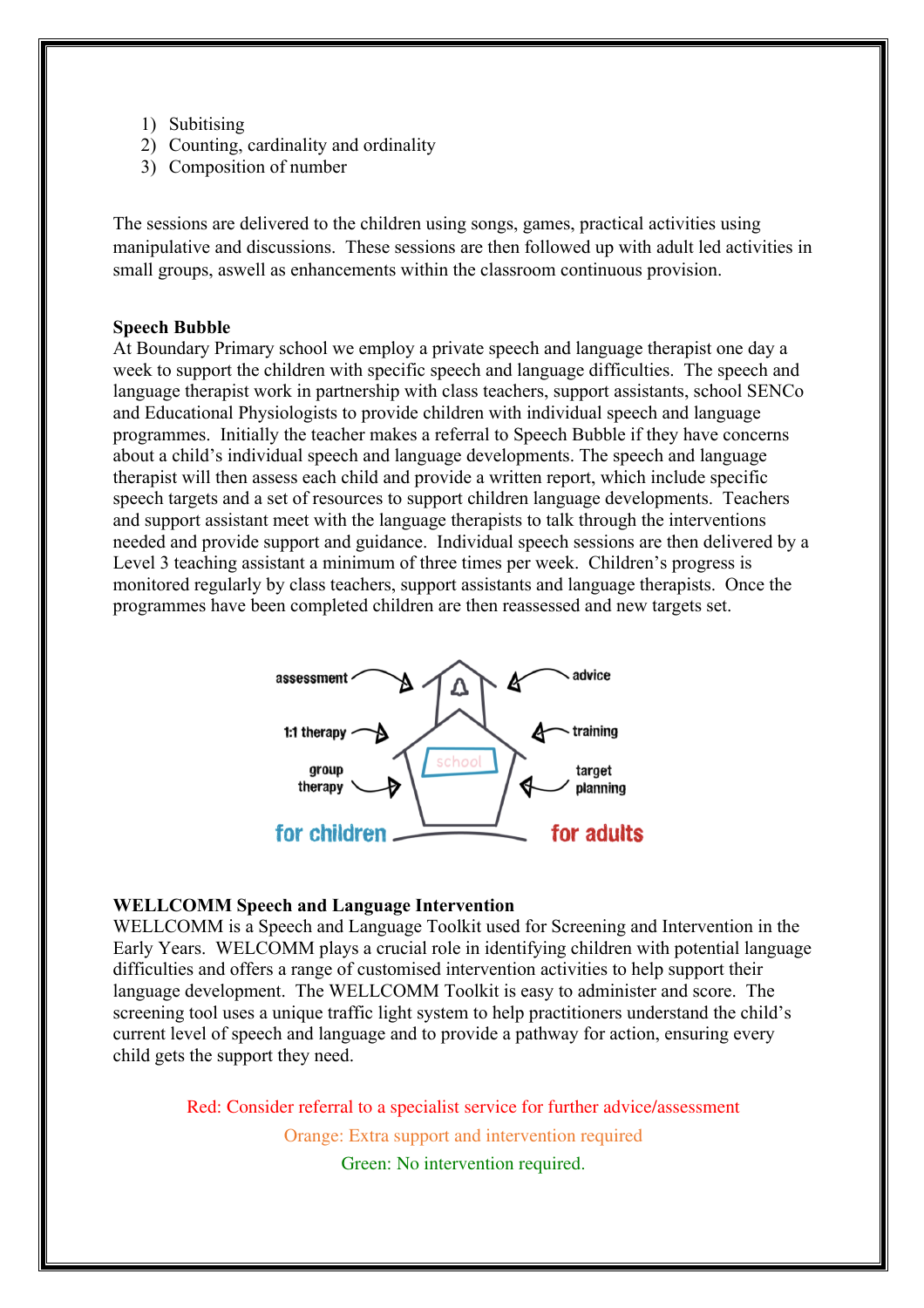At the beginning of Nursery and Reception or at the point of entry, children complete the WELLCOMM screening. Any children scoring red are referred to additional services including Speech Bubble, Early Years Team or EP involvement. Separate pupil plans are put in place for these children which are reviewed half termly or as part of their APDR cycle. Any children scoring orange are placed in WELLCOMM intervention language groups. These groups are delivered by a trained member of staff on a daily basis or a minimum of three times a week. The WELLCOMM Toolkit is used to deliver these sessions. When the teaching sequence has been delivered to the children they are reassessed in current section.

### **Assessment**

Assessment within the Early Years is crucial in providing personalised learning opportunities for all children. Children are assessed regularly through clear and accurate classroom observations as well as personalised planning documents. Assessment takes place over all seven areas of learning. These assessments enable EYFS practitioners to ensure all learning is embedded and consistent and that all children make good progress regardless of their starting point. Several assessments take place across the school year and these are mapped out in the tables below. These assessments are recorded on O Track to monitor progression throughout the school year.

### **Nursery 1**

| January                                            | April                                              | July                                               |
|----------------------------------------------------|----------------------------------------------------|----------------------------------------------------|
| Checkpoints 36 months (new<br>children)            | Checkpoints (including new<br>children)            | Chris Quigley Progression<br>Milestones on O Track |
| Chris Quigley Progression<br>Milestones on O Track | Chris Quigley Progression<br>Milestones on O Track | End of Year data to parents                        |

# **Nursery 2**

| September              | December               | April                     | July                        |
|------------------------|------------------------|---------------------------|-----------------------------|
| Baseline 36 month      | Checkpoints            | Checkpoints               | Checkpoints                 |
| Checkpoints            | (for applicable)       | (for applicable children) | (for applicable children)   |
|                        | children)              |                           |                             |
| <b>Baseline</b>        |                        | Chris Quigley             | Chris Quigley Progression   |
| Chris Quigley          | Chris Quigley          | Progression Milestones    | Milestones on O Track       |
| Progression Milestones | Progression Milestones | on O Track                |                             |
| on O Track             | on O Track             |                           | End of Year data to parents |
|                        |                        |                           | and Reception teachers      |

# **Reception**

| September       | December                  | April                  | July                      |
|-----------------|---------------------------|------------------------|---------------------------|
| DfE RBA         | Chris Quigley Progression | Chris Quigley          | Chris Quigley Progression |
|                 | Milestones on O Track     | Progression Milestones | Milestones on O Track     |
| Chris Quigley   |                           | on O Track             |                           |
| Progression     |                           |                        | EYFS profile reported to  |
| Milestones on O |                           |                        | parents / Local Authority |
| Track           |                           |                        | and Y1 staff              |
|                 |                           |                        |                           |